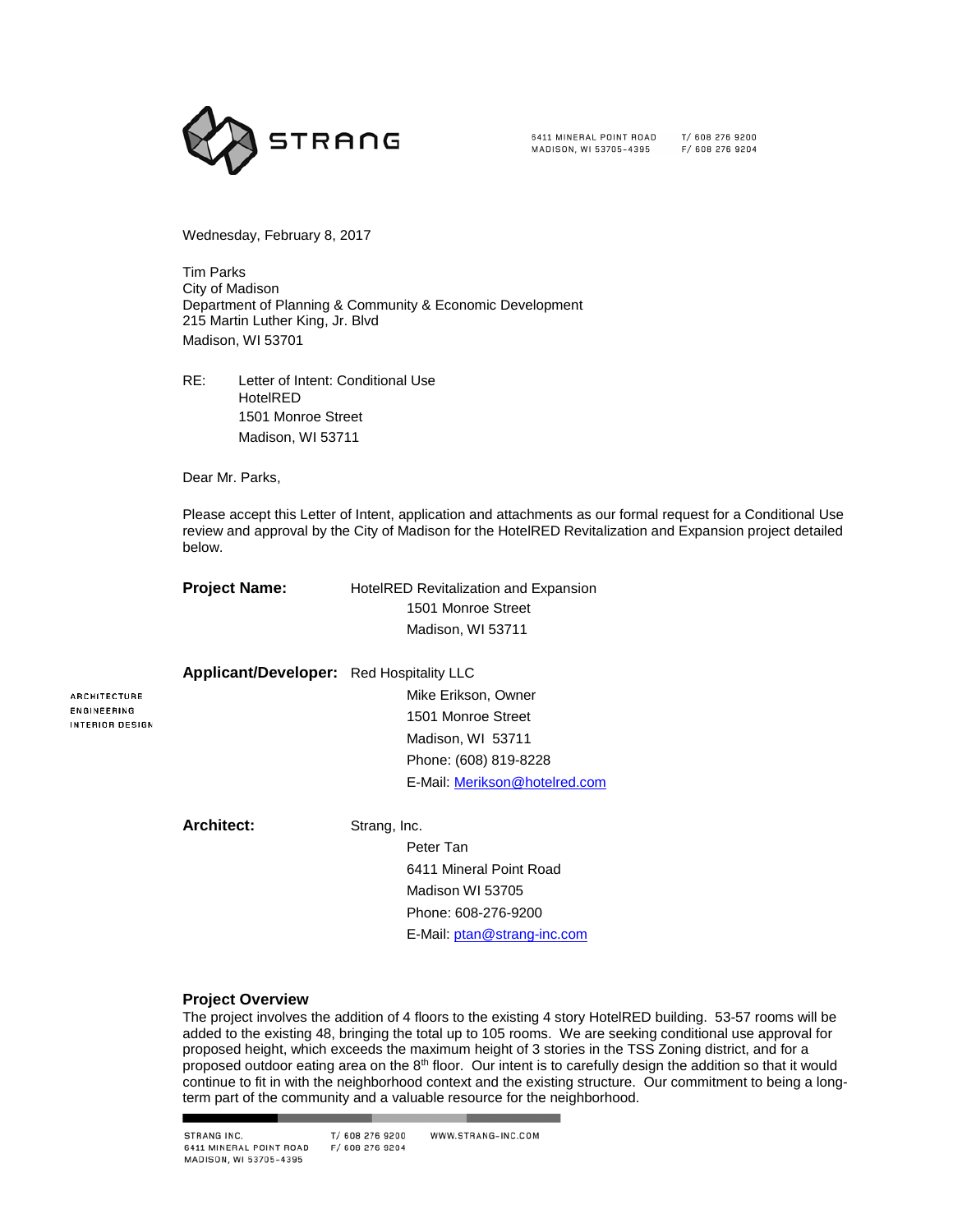

# **Hours of Operation**

Hotel: 24 hours/day, 365 days/year

Restaurant and Banquet Rooms on First Floor: Sunday -Thursday 7am – 10 pm; Friday-Saturday 7am-Midnight.

Lounge on 8<sup>th</sup> Floor: 7am - 12am (Outdoor areas will close at 11pm)

## **Building Square Footage**

- Lower level existing 1,362 sf
- Upper level existing 1,397 sf, new 120 sf, total 1,517 sf
- First floor existing 8,629 sf, new 380 sf, total 9,309 sf
- Second floor existing 9,761 sf, new 220 sf, total 9,981 sf
- Third floor existing  $9,435$  sf, new 220 sf, total  $9,655$  sf
- Fourth floor existing 9,283 sf, new 220 sf, total 9,503 sf
- Fifth floor  $-$  new 9,210 sf
- Sixth floor new 9,210 sf
- Seventh floor new 9,210 sf
- Eighth floor  $-7,680$  sf
- Total 76,637 sf

## **Auto and Bike Parking**

The project proposes adding the necessary additional parking for the site by going to 24-hour valet parking. We have confidence that the proposed parking numbers will work with the expanded facility because the existing parking is more than adequate to serve the existing hotel. Even when HotelRED is fully occupied, the parking facility is not full.

*Auto Parking Calculation*

- Madison Zoning Code Table 28I-3 (28.141(4)(g)
- Restaurant: 15% of capacity of persons:
	- 80 persons  $x$  0.15 = 12 stalls
- Hotel: 0.75 of rooms
	- $\cdot$  104 rooms x 0.75 = 78 stalls
- Total Required Parking:
	- 90 Stalls
- Total Proposed Parking =  $78+(12)$  on triangle lot) = 90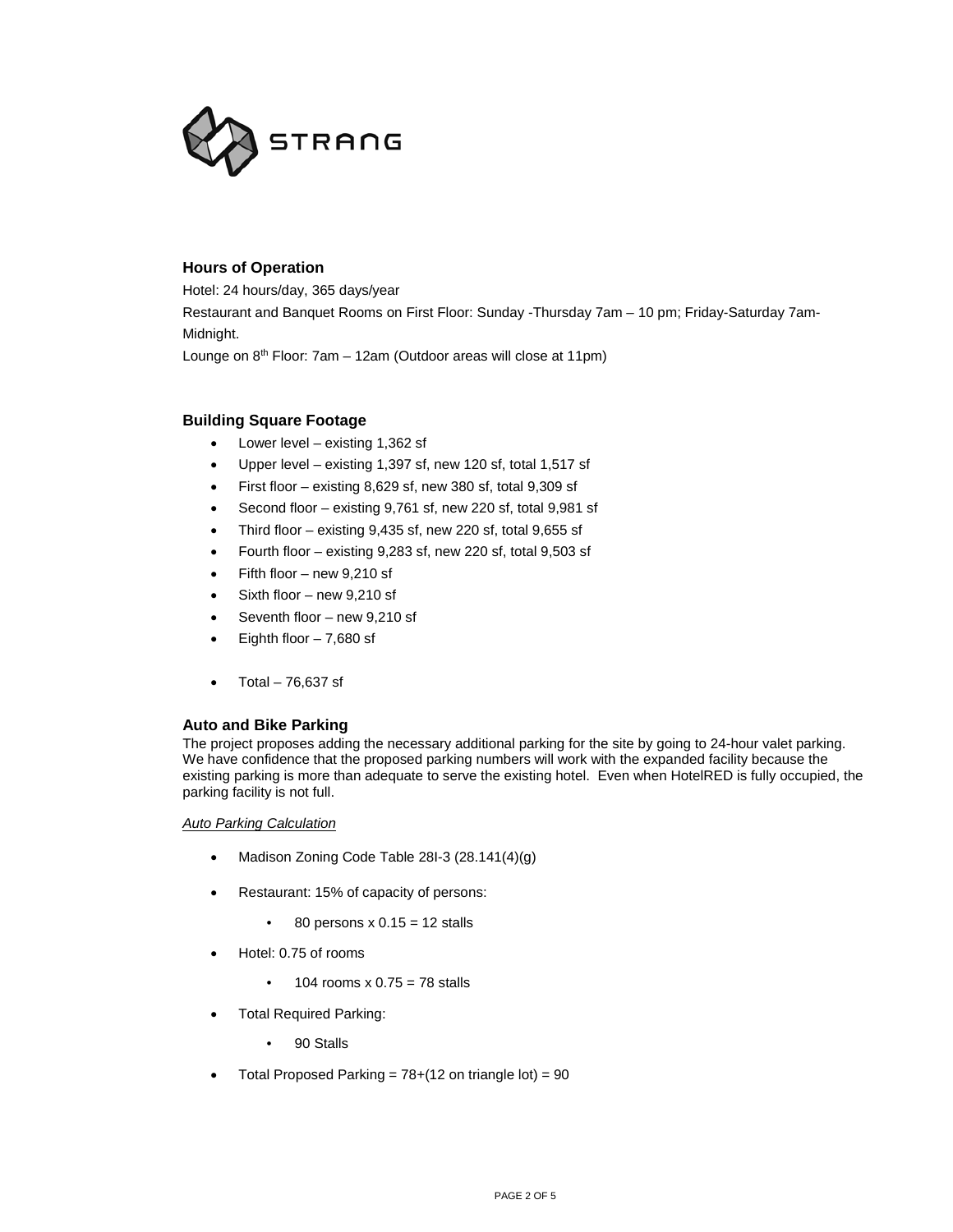

### *Bike Parking Calculation*

- Restaurant: 5% of capacity of persons:
	- $\bullet$  80 persons x 0.05 = 4 stalls
- Hotel: 0.10 of rooms
	- 104 rooms  $x$  0.10 = 11 stalls
- Total Required bike stalls:
	- 15 Stalls
- Total Proposed bike stalls = 22 stalls (14 existing and 8 new)

## **Lot Coverage & Usable Open Space Calculations**

- Existing site area  $= 19,515$  sf
- Existing building footprint  $= 8,629$  sf
- New additional building footprint = 380 sf
- Total new building footprint  $= 9,309$  sf
- $9,309/19,515 = 47.7\%$  lot coverage and 52.3% open space

# **Why the Proposed Outdoor Eating Area Meets the Approval Standards for Conditional Uses as outlined in Sec. 28.183(5)(b)5.:**

#### *Overview*

The new outdoor eating areas located on the 8<sup>th</sup> floor of the hotel will serve as an additional amenity for our hotel guests and the neighborhood. Everyday usage for both spaces include a lounge, limited food and beverage service and hosting of hotel and corporate events. The two outdoor spaces consist of a larger rooftop garden (1480 square feet and a capacity of 99 persons) and a smaller triangle balcony (165 square feet and a capacity of 11 persons). The outdoor areas have been designed and located such that they face to the north, away from the neighborhood to the south. As a result, they will not diminish the uses, values and enjoyment of other properties in the neighborhood.

#### *Larger Rooftop Garden*

The larger rooftop garden will consist of outdoor restaurant tables with seating. The rest of the space will consist of an urban garden with local landscaping. There also will be an overhead canopy over a small section. All guest will enter and exit the space through a hallway door or through the main indoor lounge. The hours of operation will be 7am to 10pm Sunday to Thursday and 7am to midnight on Friday and Saturday. A limited food and beverage menu will be served on the rooftop through the indoor bar.

#### *Triangle Section*

The triangle section will consist of 3 high top outdoor café tables with a total seating capacity of 8. All guest will enter though the indoor lounge. The hours of service and food and beverage menus are the same as the rooftop garden.

#### *Compliance with Regulatory requirements and Conditional Use Standards*

All outdoor areas will comply with the Uniform Operating Conditions for all Camp Randall special events.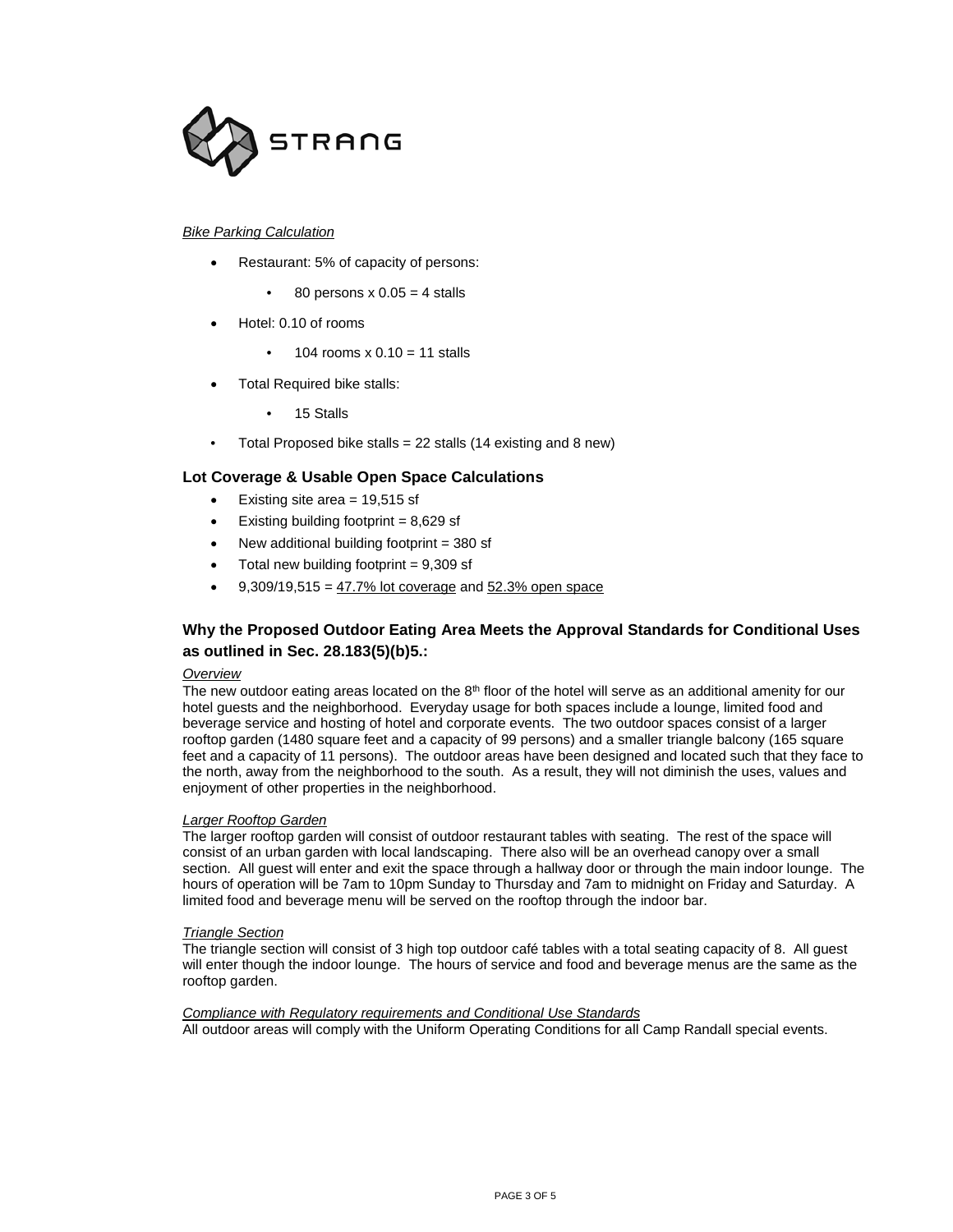

# **Why this Project Meets the Approval Standards for Conditional Uses as outlined in Sec. 28.183(5)(b)5.:**

## *A Neighborhood Resource*

This project involves enhancing & revitalizing an already established & respected neighborhood resource. With this project, HotelRED is reinvesting in the neighborhood. We are bringing more jobs of all levels to the community, and expanding the tax base of our community. The revitalization and expansion of HotelRED will result in increasing the number of visitors to the local neighborhood businesses. This project follows through with the neighborhood design standards, with an urban rooftop garden space on  $8<sup>th</sup>$  floor. The lounge on the  $8<sup>th</sup>$  floor will result in improved flexible meeting and event space for guests and the neighborhood. This lounge, which will be made available for neighborhood use will be an excellent meeting space with incredible views of the Capitol and Camp Randall.

#### *Site & Context: Relationship to Madison's Urban Fabric*

The site of HotelRED is a crucial cornerstone of a vital intersection in the city of Madison. This project is a continuation of an existing use with minimal effect on existing traffic patterns. The expanded hotel, together with the UIW Field House, creates a gateway into and out of Downtown Madison. The proposed increased height of the hotel enables it to match the scale of the UW Field House, and enhances the definition of a possible piazza between the two buildings as proposed in the Greenbush Vilas Revitalization Project. The façade increases in transparency as it goes up, reducing the perceived mass of the building.

### *Massing & Proportion:*

- The Façade is articulated by stepping back portions of the façade, with vertical divisions using different textures and materials.
- The Roof line is stepped back at the top floor into roof terraces and different roof heights.
- The rhythm of the existing building elevation is reflected in the addition.

#### *Scale and Proportion:*

- The addition improves the proportion of the existing building by creating a more elegant composition of Base, Shaft and Capital on the elevations.
- The massing of the building steps back as it goes up. The 8<sup>th</sup> floor steps back to create a roof Urban space.
- The building is designed as a 4-sided building, recognizing that the façade facing the neighborhood is an important one.

#### *Existing Exterior Materials: Classic high quality materials that reinforce a clean modern design:*

- Brick relating to existing shophouses.
- Well-crafted Board Formed Concrete.
- Storefront window system.
- EIFS on upper portions to maintain continuity with existing design.

#### *Proposed Exterior Materials*

- Brick to warm up the exterior.
- Architectural Precast Concrete with vertical & horizontal articulation.
- Red Glass to warm up the exterior.
- Transparency of materials creates a lighter, more elegant, less imposing building on the neighborhood.
- Glass elevator & the transparency of the  $8^{th}$  floor event space façade communicates an open & welcoming character.
- EIFS is used sparingly where appropriate